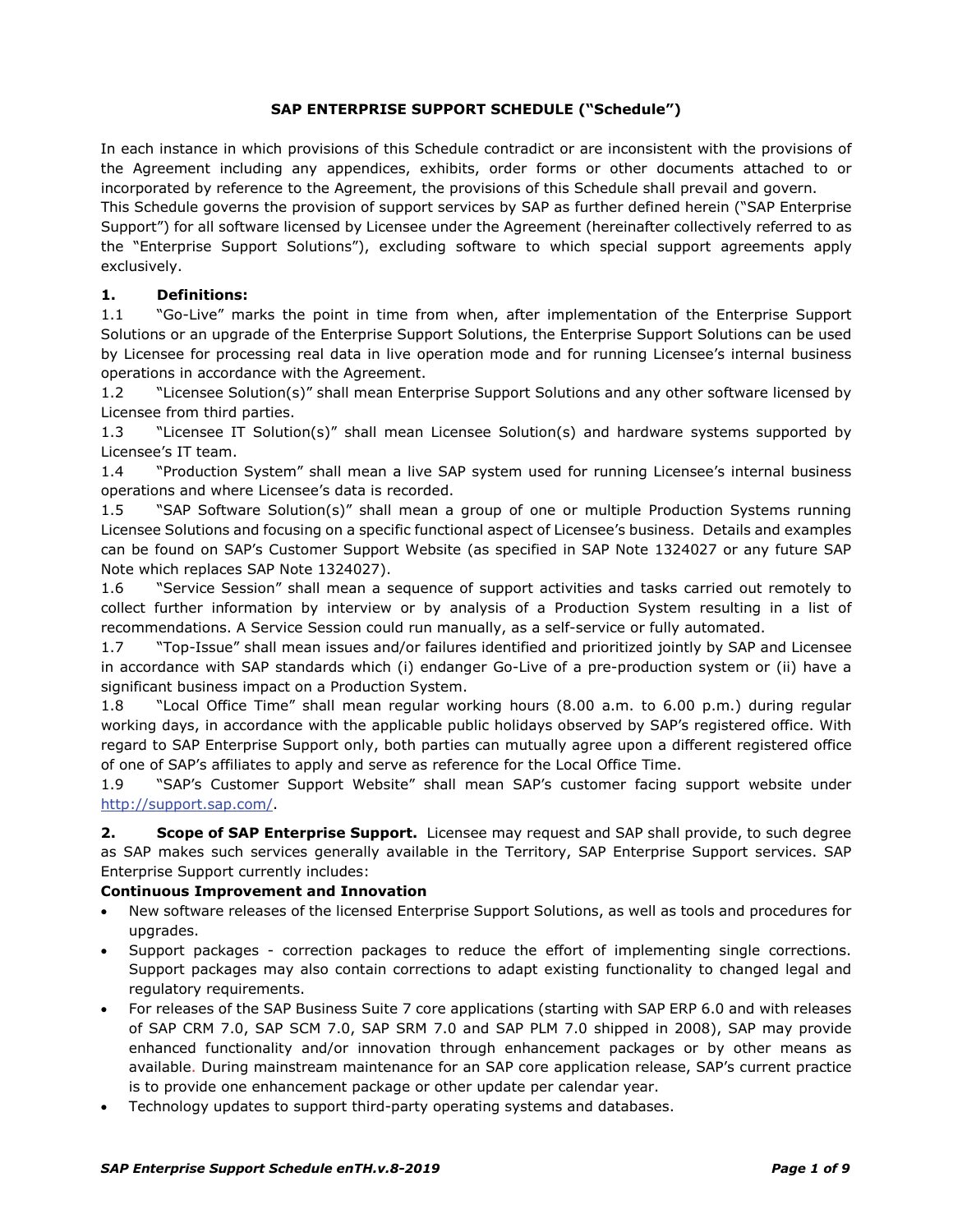- Available ABAP source code for SAP Software applications and additionally released and supported function modules.
- Software change management, such as changed configuration settings or Enterprise Support Solutions upgrades, is supported for example with content, tools and information material.
- SAP provides Licensee with up to five days remote support services per calendar year from SAP solution architects
	- o to assist Licensee in evaluating the innovation capabilities of the latest SAP enhancement package and how it may be deployed for Licensee's business process requirements.
	- o to give Licensee guidance in form of knowledge transfer sessions, weighted one day, for defined SAP software/applications or Global Support Backbone components. Currently, content and session schedules are stated at [http://support.sap.com/enterprisesupport.](http://support.sap.com/enterprisesupport) Scheduling, availability and delivery methodology is at SAP's discretion.
- SAP gives Licensee access to guided self-services as part of SAP Solution Manager Enterprise Edition, helping the Licensee to optimize technical solution management of selected Enterprise Support Solutions.

### **Advanced Support for Enhancement Packages and other SAP Software Updates**

SAP offers special remote checks delivered by SAP solution experts to analyze planned or existing modifications and identify possible conflicts between Licensee custom code and enhancement packages and other Enterprise Support Solutions updates. Each check is conducted for one specific modification in one of Licensee's core business process steps. Licensee is entitled to receive two services from one of the following categories per calendar year per SAP Software Solution.

- Modification Justification: Based on Licensee's provision of SAP required documentation of the scope and design of a planned or existing custom modification in SAP Solution Manager Enterprise Edition, SAP identifies standard functionality of Enterprise Support Solutions which may fulfill the Licensee's requirements (for details see [https://support.sap.com/support-programs](https://support.sap.com/support-programs-services/programs/enterprise-support/academy/delivery/continuous-quality-check.html)[services/programs/enterprise-support/academy/delivery/continuous-quality-check.html\)](https://support.sap.com/support-programs-services/programs/enterprise-support/academy/delivery/continuous-quality-check.html).
- Custom Code Maintainability: Based on Licensee's provision of SAP required documentation of the scope and design of a planned or existing custom modification in SAP Solution Manager Enterprise Edition, SAP identifies which user exits and services may be available to separate custom code from SAP code (for details see [https://support.sap.com/support-programs-services/programs/enterprise](https://support.sap.com/support-programs-services/programs/enterprise-support/academy/delivery/continuous-quality-check.html)[support/academy/delivery/continuous-quality-check.html\)](https://support.sap.com/support-programs-services/programs/enterprise-support/academy/delivery/continuous-quality-check.html).

#### **Global Support Backbone**

- SAP's Customer Support Website SAP's knowledge database and SAP's extranet for knowledge transfer on which SAP makes available content and services to licensees and partners of SAP only.
- SAP Notes on SAP's Customer Support Website document software malfunctions and contain information on how to remedy, avoid and bypass errors. SAP Notes may contain coding corrections that licensees can implement into their SAP system. SAP Notes also document related issues, licensee questions, and recommended solutions (e.g. customizing settings).
- SAP Note Assistant a tool to install specific corrections and improvements to SAP components.
- **SAP Solution Manager Enterprise Edition** as described in Section 2.4

#### **Mission Critical Support**

- Global incident handling by SAP for problems related to Enterprise Support Solutions, including Service Level Agreements for Initial Reaction Time and Corrective Action (for more information refer to Section 2.1.1).
- SAP Support Advisory Center as described in Section 2.2.
- Continuous Quality Checks as described in Section 2.3.
- Global 24x7 root cause analysis and escalation procedures in accordance with section 2.1 below.
- Root Cause Analysis for Custom Code: For Licensee custom code built with the SAP development workbench, SAP provides mission-critical support root-cause analysis, according to the Global Incident Handling process and Service Level Agreements stated in Sections 2.1.1, 2.1.2 and 2.1.3, applicable for priority "very high" and priority "high" incidents. If the Licensee custom code is documented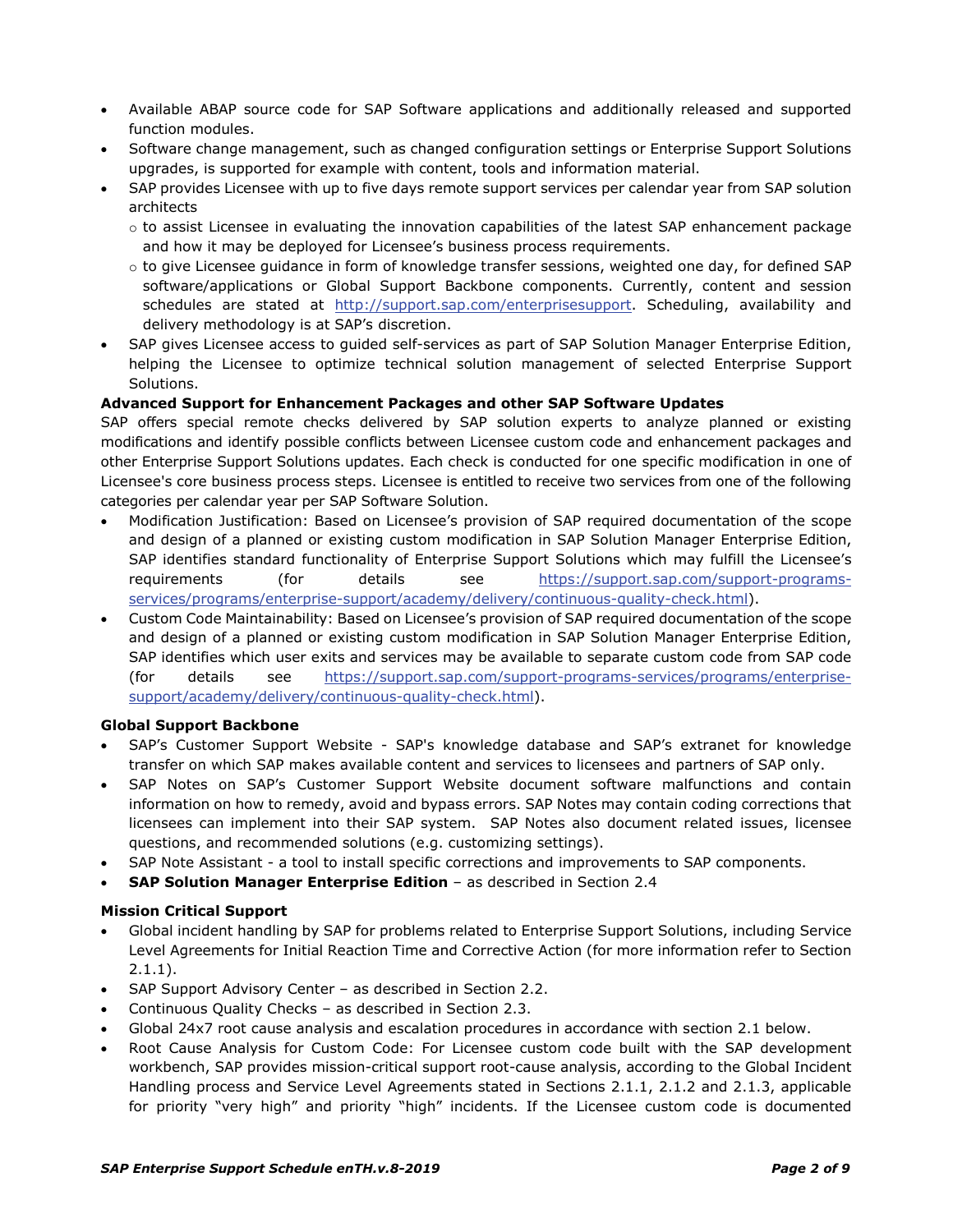according to SAP's then-current standards (for details see http://support.sap.com/supportstandards), SAP may provide guidance to assist Licensee in issue resolution.

### **Other Components, Methodologies, Content and Community Participation**

- Monitoring components and agents for systems to monitor available resources and collect system status information of the Enterprise Support Solutions (e.g. SAP EarlyWatch Alert).
- Process descriptions and process content that may be used as pre-configured test templates and test cases via the SAP Solution Manager Enterprise Edition. In addition, the SAP Solution Manager Enterprise Edition assists Licensee's testing activities.
- Content and supplementary tools designed to help increase efficiency, in particular for implementations.
- Tools and content for SAP Application Lifecycle Management (shipped via SAP Solution Manager Enterprise Edition and/or the Enterprise Support Solutions and/or the applicable Documentation for Enterprise Support Solutions and/or SAP's Customer Support Website):
	- $\circ$  Tools for implementation, configuration, testing, operations and system administration.
	- Best practices, guidelines, methodologies, process descriptions and process content. This content supports the usage of the tools for SAP Application Lifecycle Management.
- Access to guidelines via SAP's Customer Support Website, which may include implementation and operations processes and content designed to help reduce costs and risks.
- Participation in SAP's customer and partner community (via SAP's Customer Support Website), which provides information about best business practices, service offerings, etc.

**2.1. Global Incident Handling and Service Level Agreement (SLA).** When Licensee reports malfunctions, SAP supports Licensee by providing information on how to remedy, avoid or bypass errors. The main channel for such support will be the support infrastructure provided by SAP. Licensee may send an incident at any time. All persons involved in the incident resolution process can access the status of the incident at any time. For further details on definition of incident priorities, see SAP Note 67739.

In exceptional cases, Licensee may also contact SAP by telephone. Contact details are provided in SAP Note 560499. For such contact (and as otherwise provided) SAP requires that License provide remote access as specified in Section 3.2(iii).

The following Service Level Agreements ("SLA" or "SLAs") shall apply to all Licensee incidents that SAP accepts as being Priority 1 or 2 and which fulfill the prerequisites specified herein. Such SLAs shall commence in the first full Calendar Quarter following the Effective Date of this Schedule. As used herein, "Calendar Quarter" is the three-month period ending on March 31, June 30, September 30 and December 31 respectively of any given calendar year.

2.1.1 SLA for Initial Response Times:

a. Priority 1 Incidents ("Very High"). SAP shall respond to Priority 1 incidents within one (1) hour of SAP's receipt (twenty-four hours a day, seven days a week) of such Priority 1 incidents. An incident is assigned Priority 1 if the problem has very serious consequences for normal business transactions and urgent, business critical work cannot be performed. This is generally caused by the following circumstances: complete system outage, malfunctions of central SAP functions in the Production System, or Top-Issues, and for each circumstance a workaround is not available.

b. Priority 2 Incidents ("High"). SAP shall respond to Priority 2 incidents within four (4) hours of SAP's receipt during SAP's Local Office Time of such Priority 2 incidents. An incident is assigned Priority 2 if normal business transactions in a Production System are seriously affected and necessary tasks cannot be performed. This is caused by incorrect or inoperable functions in the SAP system that are required to perform such transactions and/or tasks.

2.1.2 SLA for Corrective Action Response Time for Priority 1 Incidents: SAP shall provide a solution, work around or action plan for resolution ("Corrective Action") of Licensee's Priority 1 incident within four hours of SAP's receipt (twenty-four hours a day, seven days a week) of such Priority 1 incident ("SLA for Corrective Action"). In the event an action plan is submitted to Licensee as a Corrective Action, such action plan shall include: (i) status of the resolution process; (ii) planned next steps, including identifying responsible SAP resources; (iii) required Licensee actions to support the resolution process; (iv) to the extent possible, planned dates for SAP's actions; and (v) date and time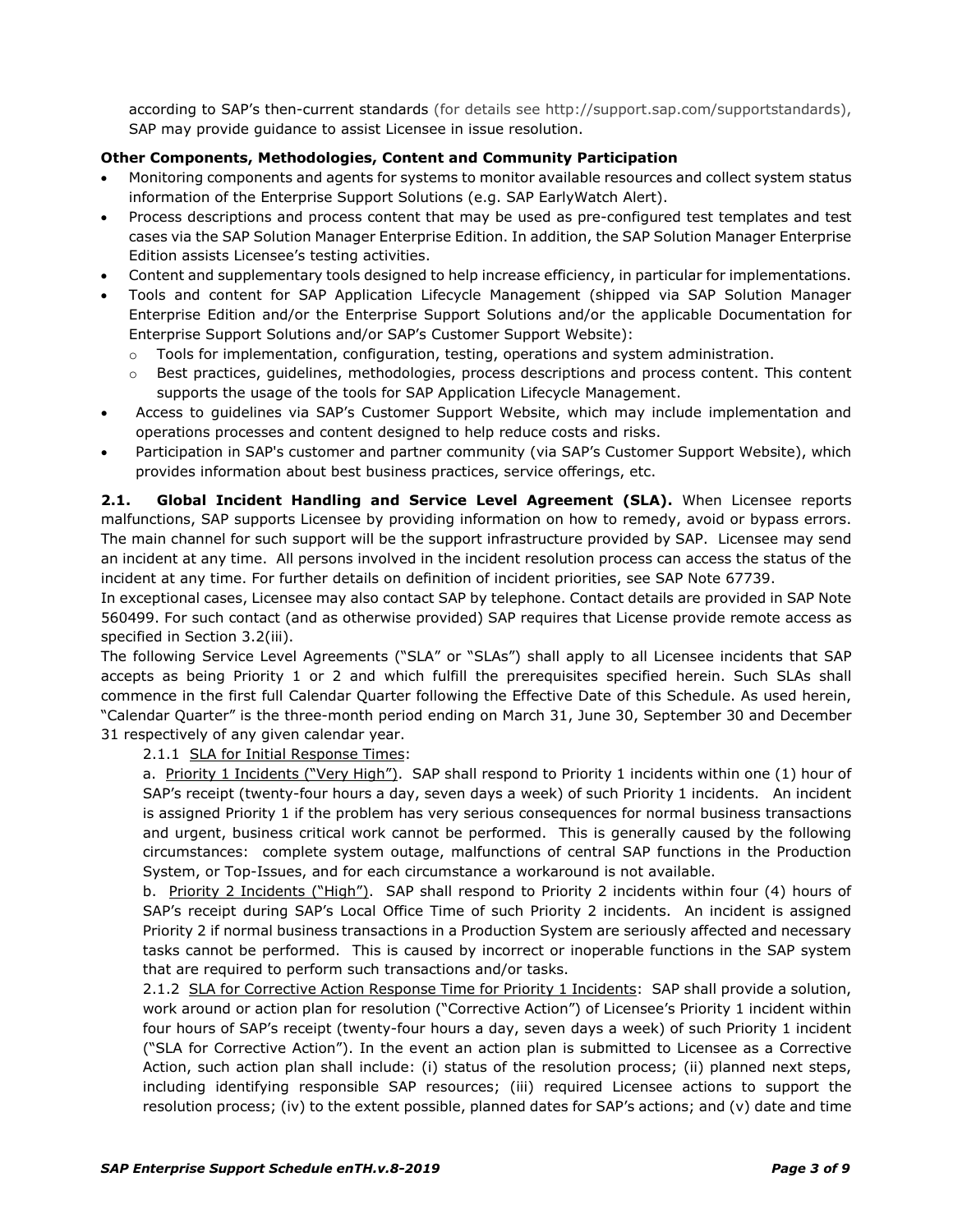for next status update from SAP. Subsequent status updates shall include a summary of the actions undertaken so far; planned next steps; and date and time for next status update. The SLA for Corrective Action only refers to that part of the processing time when the incident is being processed at SAP ("Processing Time"). Processing Time does not include the time when the incident is on status "Customer Action" or "SAP Proposed Solution", whereas (a) the status Customer Action means the incident was handed over to Licensee; and (b) the status SAP Proposed Solution means SAP has provided a Corrective Action as outlined herein. The SLA for Corrective Action shall be deemed met if within four (4) hours of processing time: SAP proposes a solution, a workaround or an action plan; or if Licensee agrees to reduce the priority level of the incident.

#### 2.1.3 Prerequisites and Exclusions.

2.1.3.1 Prerequisites. The SLAs shall only apply when the following prerequisites are met for incidents: (i) in all cases except for Root Cause Analysis for Custom Code under Section 2, incidents are related to releases of Enterprise Support Solutions which are classified by SAP with the shipment status "unrestricted shipment"; (ii) incidents are submitted by Licensee in English via the SAP Solution Manager Enterprise Edition in accordance with SAP's then current incident handling log-in procedure which contain the relevant details necessary (as specified in SAP Note 16018 or any future SAP Note which replaces SAP Note 16018) for SAP to take action on the reported incident; (iii) incidents are related to a product release of Enterprise Support Solutions which falls into Mainstream Maintenance or Extended Maintenance.

For Priority 1 incidents, the following additional prerequisites must be fulfilled by Licensee: (a) the issue and its business impact are described in detail sufficient to allow SAP to assess the issue; (b) Licensee makes available for communications with SAP, twenty four (24) hours a day, seven (7) days a week, an English speaking contact person with training and knowledge sufficient to aid in the resolution of the Priority 1 incident consistent with Licensee's obligations hereunder; and (c) a Licensee contact person is provided for opening a remote connection to the system and to provide necessary log-on data to SAP.

2.1.3.2 Exclusions. For SAP Enterprise Support in particular the following types of Priority 1 incidents are excluded from the SLAs: (i) incidents regarding a release, version and/or functionalities of Enterprise Support Solutions developed specifically for Licensee (including without limitation those developed by SAP Custom Development and/or by SAP subsidiaries) except for custom code built with the SAP development workbench; (ii) incidents regarding country versions that are not part of the Enterprise Support Solutions and instead are realized as partner add-ons, enhancements, or modifications are expressly excluded even if these country versions were created by SAP or an affiliate of SAP; (iii) the root cause behind the incident is not a malfunction, but a missing functionality ("development request") or the incident is ascribed to a consulting request.

2.1.4 Service Level Credit.

2.1.4.1 SAP shall be deemed to have met its obligations pursuant to the SLAs as stated above by reacting within the allowed time frames in ninety-five percent (95%) of the aggregate cases for all SLAs within a Calendar Quarter. In the event Licensee submits less than twenty (20) incidents (in the aggregate for all SLAs) pursuant to the SLAs stated above in any Calendar Quarter during the Enterprise Support term, Licensee agrees that SAP shall be deemed to have met the its obligations pursuant to the SLAs stated above if SAP has not exceeded the stated SLA time-frame in more than one incident during the applicable Calendar Quarter.

2.1.4.2. Subject to Section 2.1.4.1 above, in the event that the timeframes for the SLA's are not met (each a "Failure"), the following rules and procedures shall apply: (i) Licensee shall inform SAP in writing of any alleged Failure; (ii) SAP shall investigate any such claims and provide a written report proving or disproving the accuracy of Licensee's claim; (iii) Licensee shall provide reasonable assistance to SAP in its efforts to correct any problems or processes inhibiting SAP's ability to reach the SLAs; (iv) subject to this Section 2.1.4, if based on the report, an SAP Failure is proved, SAP shall apply a Service Level Credit ("SLC") to Licensee's next SAP Enterprise Support Fee invoice equal to one quarter percent (0.25%) of Licensee's SAP Enterprise Support Fee for the applicable Calendar Quarter for each Failure reported and proved, subject to a maximum SLC cap per Calendar Quarter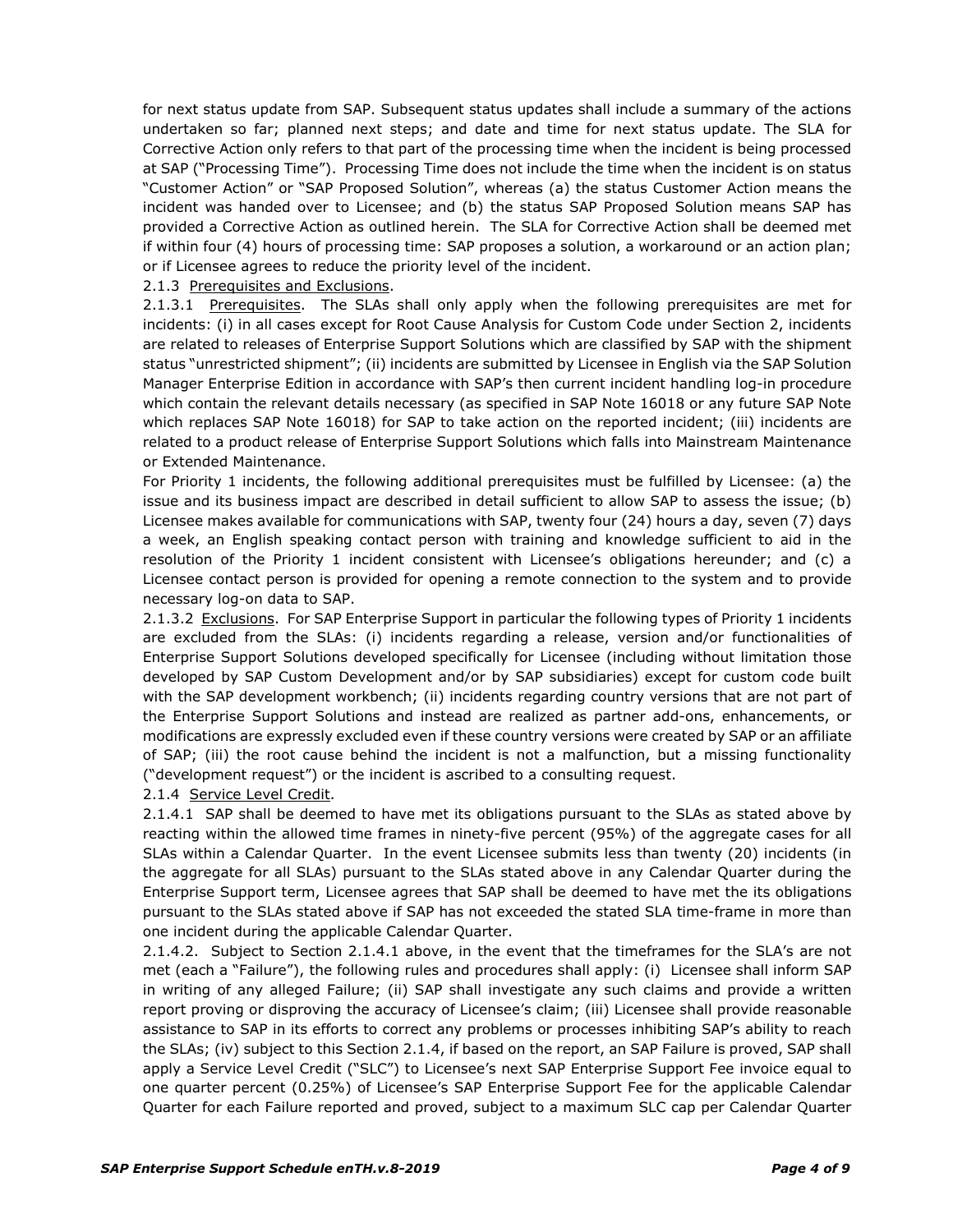of five percent (5%) of Licensee's SAP Enterprise Support Fee for such Calendar Quarter. Licensee bears the responsibility of notifying SAP of any SLCs within one (1) month after the end of a Calendar Quarter in which a Failure occurs. No penalties will be paid unless notice of Licensee's well-founded claim for SLC(s) is received by SAP in writing. The SLC stated in this Section 2.1.4 is Licensee's sole and exclusive remedy with respect to any alleged or actual Failure.

**2.2 SAP Support Advisory Center.** For Priority 1 and Top-Issues directly related to the Enterprise Support Solutions, SAP shall make available a global unit within SAP's support organization for mission critical support related requests (the "Support Advisory Center"). The Support Advisory Center will perform the following mission critical support tasks: (i) remote support for Top-Issues – the Support Advisory Center will act as an additional escalation level, enabling 24X7 root cause analysis for problem identification; (ii) Continuous Quality Check service delivery planning in collaboration with Licensee's IT, including scheduling and delivery coordination; (iii) provides one SAP Enterprise Support report on request per calendar year; (iv) remote primary certification of the SAP Customer Center of Expertise if requested by Licensee; and (v) providing guidance in cases in which Continuous Quality Checks (as defined in Section 2.3 below), an action plan and/or written recommendations of SAP show a critical status (e.g. a red CQC report) of the Enterprise Support Solutions.

As preparation for the Continuous Quality Check delivery through SAP Solution Manager Enterprise Edition, Licensee's Contact Person and SAP shall jointly perform one mandatory setup service ("Initial Assessment") for the Enterprise Support Solutions. The Initial Assessment shall be based upon SAP standards and documentation.

The designated SAP Support Advisory Center will be English speaking and available to Licensee's Contact Person (as defined below) or its authorized representative twenty-four hours a day, seven days a week for mission critical support related requests. The available local or global dial-in numbers are shown in SAP Note 560499.

The Support Advisory Center is only responsible for the above mentioned mission critical support related tasks to the extent these tasks are directly related to issues or escalations regarding the Enterprise Support Solutions.

**2.3 SAP Continuous Quality Check.** In case of critical situations related to the SAP Software Solution (such as Go Live, upgrade, migration or Top Issues), SAP will provide at least one Continuous Quality Check (the "Continuous Quality Check" or "CQC") per calendar year for each SAP Software Solution.

The CQC may consist of one or more manual or automatic remote Service Sessions. SAP may deliver further CQC's in cases where vital alerts are reported by SAP EarlyWatch Alert or in those cases where Licensee and the SAP Advisory Center mutually agree that such a service is needed to handle a Top-Issue. Details, such as the exact type and priorities of a CQC and the tasks of SAP and cooperation duties of Licensee, shall be mutually agreed upon between the parties. At the end of a CQC, SAP will provide Licensee with an action plan and/or written recommendations.

Licensee acknowledges that all or part of the CQC sessions may be delivered by SAP and/or a certified SAP partner acting as SAP's subcontractor and based on SAP's CQC standards and methodologies. Licensee agrees to provide appropriate resources, including but not limited to equipment, data, information, and appropriate and cooperative personnel, to facilitate the delivery of CQC's hereunder.

Licensee acknowledges that SAP limits CQC re-scheduling to a maximum of three times per year. Rescheduling must take place at least 5 working days before the planned delivery date. If Licensee fails to follow these guidelines, SAP is not obliged to deliver the yearly CQC to the Licensee.

# **2.4 SAP Solution Manager Enterprise Edition under SAP Enterprise Support.**

2.4.1 Use of SAP Solution Manager Enterprise Edition (and any successor to SAP Solution Manager Enterprise Edition provided hereunder) shall be subject to the Agreement and is solely for the following purposes under SAP Enterprise Support: (i) delivery of SAP Enterprise Support, and (ii) application lifecycle management for Licensee IT Solutions. Such application lifecycle management is limited solely to the following purposes:

- implementation, configuration, testing, operations, continuous improvement and diagnostics
- incident management (service desk), problem management and change request management as enabled using SAP CRM technology integrated in SAP Solution Manager Enterprise Edition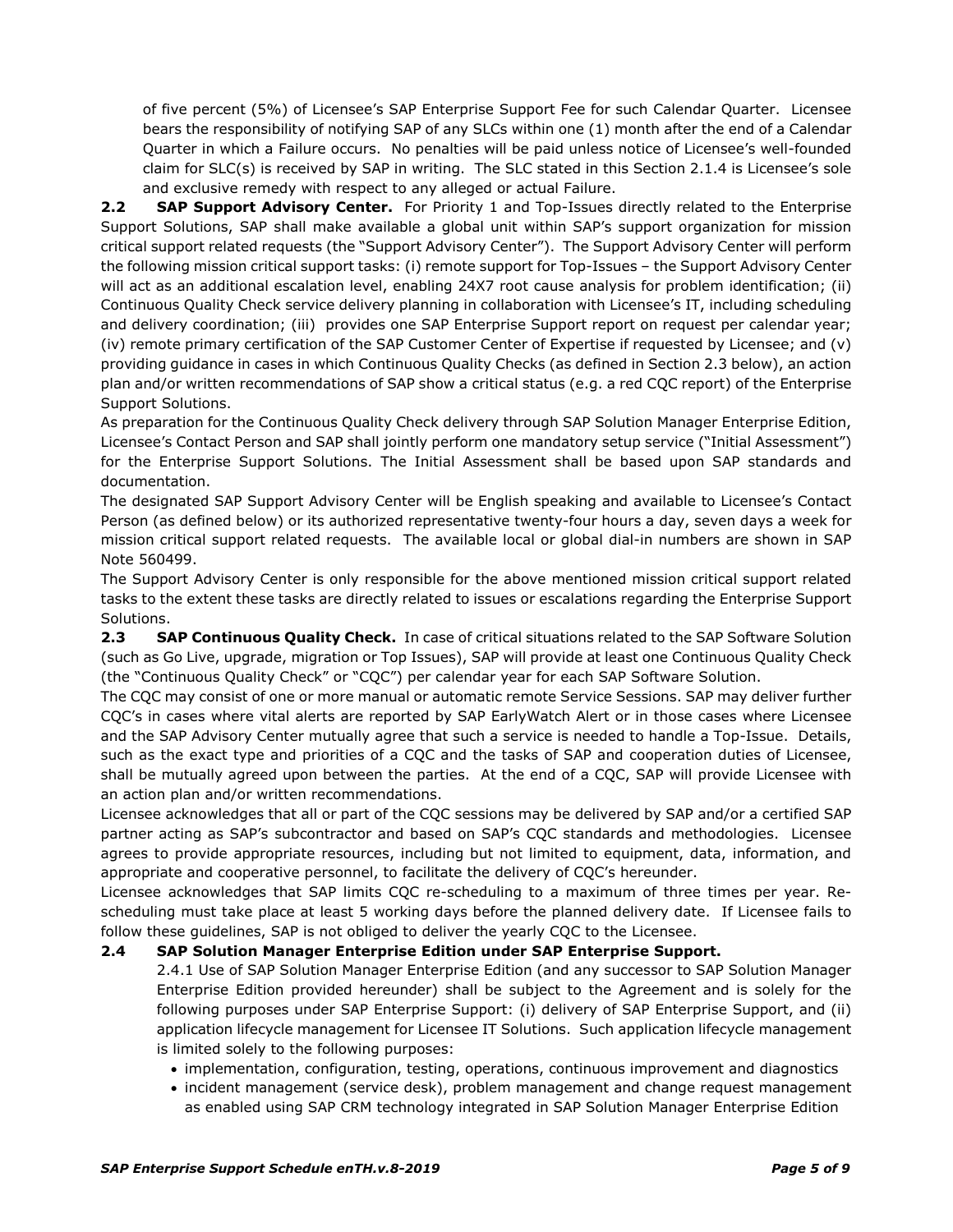- mobile application lifecycle management scenarios using SAP NetWeaver Gateway (or equivalent technology) integrated in SAP Solution Manager Enterprise Edition
- management of application lifecycle management projects for Licensee IT Solutions using the project management functionality of SAP Project and Portfolio Management integrated in SAP Solution Manager Enterprise Edition. (However, the portfolio management functionality of SAP Project and Portfolio Management is not in scope of SAP Solution Manager Enterprise Edition and will need to be licensed separately by Licensee.)
- administration, monitoring, reporting and business intelligence as enabled using SAP NetWeaver technology integrated in SAP Solution Manager Enterprise Edition. Business intelligence may also be performed provided the appropriate SAP BI software is licensed by Licensee as part of the Enterprise Support Solutions.

For application lifecycle management as outlined under section 2.4.1(ii) above, Licensee does not require a separate Package license to SAP CRM.

2.4.2 Licensee is entitled to use those SAP databases which are listed on SAP's Customer Support Website that are generally available to all SAP licensees together with SAP Solution Manager. This runtime license is limited to the use of the relevant database as underlying database of the SAP Solution Manager and limited to the term of this Schedule.

2.4.3 SAP Solution Manager Enterprise Edition may not be used for purposes other than those stated above. Without limiting the foregoing restriction, Licensee shall especially without limitation not use SAP Solution Manager Enterprise Edition for (i) CRM scenarios such as opportunity management, lead management, or trade promotion management except as CRM scenarios are expressly stated in Section 2.4.1; (ii) SAP NetWeaver usage types other than those stated above or (iii) application lifecycle management and in particular incident management (service desk) except for Licensee IT Solutions and (iv) non-IT shared services capabilities, including without limitation HR, Finance or Procurement; (v) SAP Project and Portfolio Management including but not limited to portfolio management or project management other than management of application lifecycle management projects as described above in Section 2.4.1; (vi) SAP NetWeaver Gateway, except for the mobile application lifecycle management scenarios within the scope described above in Section 2.4.1.

2.4.4 SAP – in its sole discretion – may update from time to time on SAP's Customer Support Website under http://support.sap.com/solutionmanager the use cases for SAP Solution Manager Enterprise Edition under this Section 2.4.

2.4.5 SAP Solution Manager Enterprise Edition shall only be used during the term of this Schedule subject to the licensed rights for the Software and exclusively for Licensee's SAP-related support purposes in support of Licensee's internal business operations. The right to use any SAP Solution Manager Enterprise Edition capabilities under SAP Enterprise Support other than those listed above is subject to a separate written agreement with SAP, even if such capabilities are accessible through or related to SAP Solution Manager Enterprise Edition. Licensee shall be entitled to allow any of its employees to use web self-services in the SAP Solution Manager Enterprise Edition during the term of this Schedule like creating support tickets, requesting support ticket status, ticket confirmation and change approvals directly related to Licensee IT Solutions.

2.4.6 In the event Licensee terminates SAP Enterprise Support and receives SAP Standard Support in accordance with Section 6, Licensee's use of SAP Solution Manager Enterprise Edition under SAP Enterprise Support shall cease. Thereafter, Licensee's use of SAP Solution Manager Enterprise Edition shall be governed by the terms and conditions of the SAP Standard Support Schedule.

2.4.7 Use of SAP Solution Manager Enterprise Edition may not be offered by Licensee as a service to third parties even if such third parties have licensed SAP Software; provided, third parties authorized to access the SAP Software under the Agreement may have access to SAP Solution Manager Enterprise Edition solely for SAP-related support purposes in support of Licensee's internal business operations under and in accordance with the terms of this Schedule.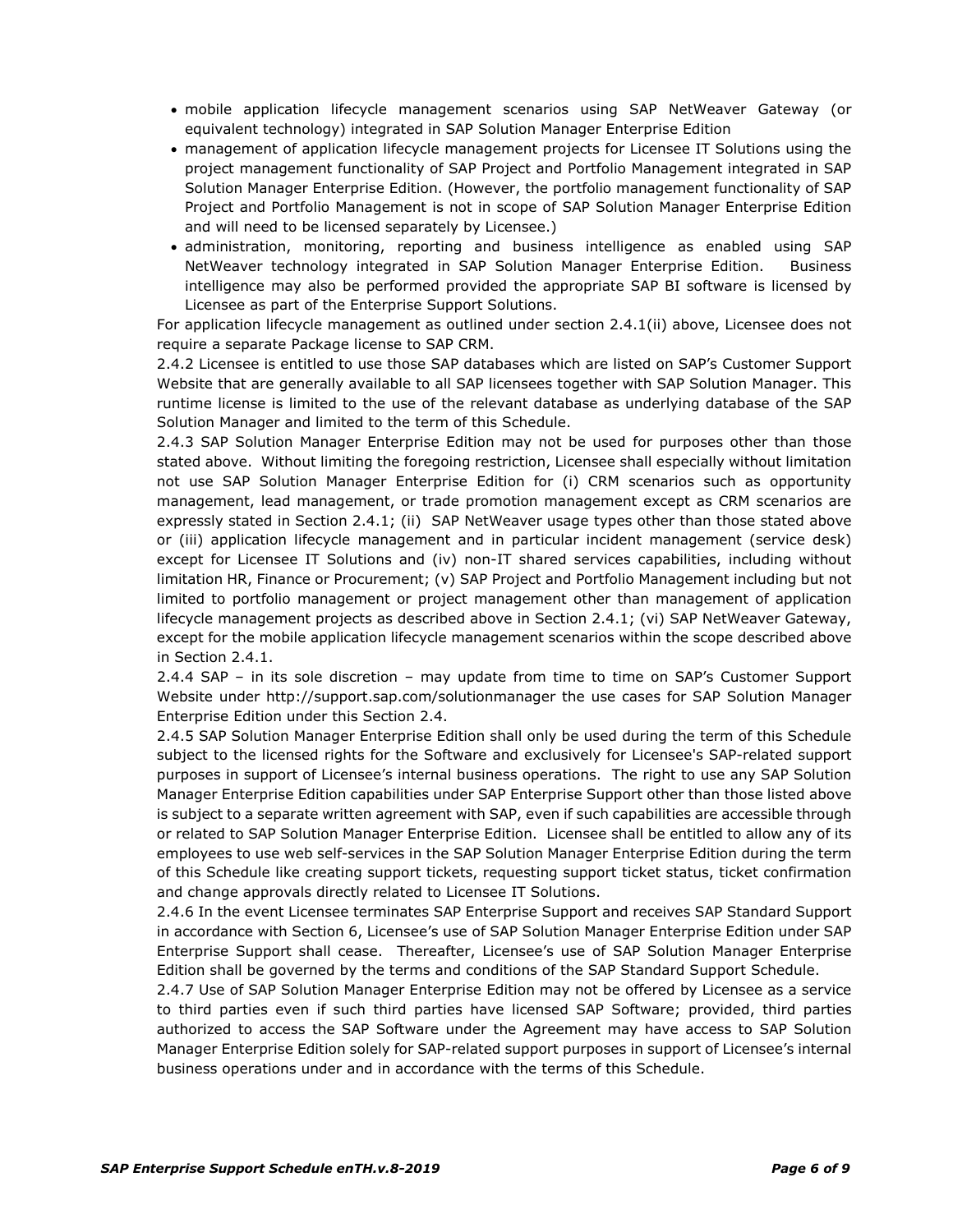## **3. Licensee's Responsibilities.**

**3.1 SAP Enterprise Support Program Management.** In order to receive SAP Enterprise Support hereunder, Licensee shall designate a qualified English speaking contact within its SAP Customer Center of Expertise for the Support Advisory Center (the "Contact Person") and shall provide contact details (in particular e-mail address and telephone number) by means of which the Contact Person or the authorized representative of such Contact Person can be contacted at any time. Licensee's Contact Person shall be Licensee's authorized representative empowered to make necessary decisions for Licensee or bring about such decision without undue delay.

**3.2 Other Requirements.** In order to receive SAP Enterprise Support hereunder, Licensee must further satisfy the following requirements:

(i) Continue to pay all Enterprise Support Service Fees in accordance with the Agreement and this Schedule. (ii) Otherwise fulfill its obligations under the Agreement and this Schedule.

(iii) Provide and maintain remote access via a technical standard procedure as defined by SAP and grant SAP all necessary authorizations, in particular for remote analysis of issues as part of incident handling. Such remote access shall be granted without restriction regarding the nationality of the SAP employee(s) who process incidents or the country in which they are located. Licensee acknowledges that failure to grant access may lead to delays in incident handling and the provision of corrections, or may render SAP unable to provide help in an efficient manner. The necessary software components must also be installed for support services. For more details, see SAP Note 91488.

(iv) Establish and maintain an SAP certified Customer COE meeting the requirements specified in Section 4 below.

(v) Have installed, configured and be using productively, an SAP Solution Manager Enterprise Edition Software system, with the latest patch levels for Basis, and the latest SAP Solution Manager Enterprise Edition support packages.

(vi) Activate SAP EarlyWatch Alert for the Production Systems and transmit data to Licensee's productive SAP Solution Manager Enterprise Edition system. See SAP Note 1257308 for information on setting up this service.

(vii) Perform the Initial Assessment as described in Section 2.2 and implement all the recommendations of SAP classified as mandatory.

(viii) Establish a connection between Licensee's SAP Solution Manager Enterprise Edition installation and SAP and a connection between the Enterprise Support Solutions and Licensee's SAP Solution Manager Enterprise Edition installation.

(ix) Licensee shall maintain the solution landscape and core business processes in Licensee's SAP Solution Manager Enterprise Edition system for all Production Systems and systems connected to the Production Systems. Licensee shall document any implementation or upgrade projects in Licensee's SAP Solution Manager Enterprise Edition system.

(x) To fully enable and activate the SAP Solution Manager Enterprise Edition, Licensee shall adhere to the applicable documentation.

(xi) Licensee agrees to maintain adequate and current records of all modifications and, if needed, promptly provide such records to SAP.

(xii) Submit all incidents via the then current SAP support infrastructure as made available by SAP from time to time via updates, upgrades or add-ons.

(xiii) Inform SAP without undue delay of any changes to Licensee's installations and any other information relevant to the Enterprise Support Solutions.

# **4. Customer Center of Expertise.**

**4.1 Role of the Customer Center of Expertise.** In order to leverage the full potential value delivered as part of SAP Enterprise Support, Licensee is required to establish a Customer Center of Expertise ("Customer Center of Expertise", or "Customer COE"). The Customer COE is designated by Licensee as a central point of contact for interaction with the SAP support organization. As a permanent center of expertise, the Customer COE supports Licensee's efficient implementation, innovation, operation and quality of business processes and systems related to the SAP Software Solution based on the Run SAP methodology provided by SAP. The Customer COE should cover all core business process operations. SAP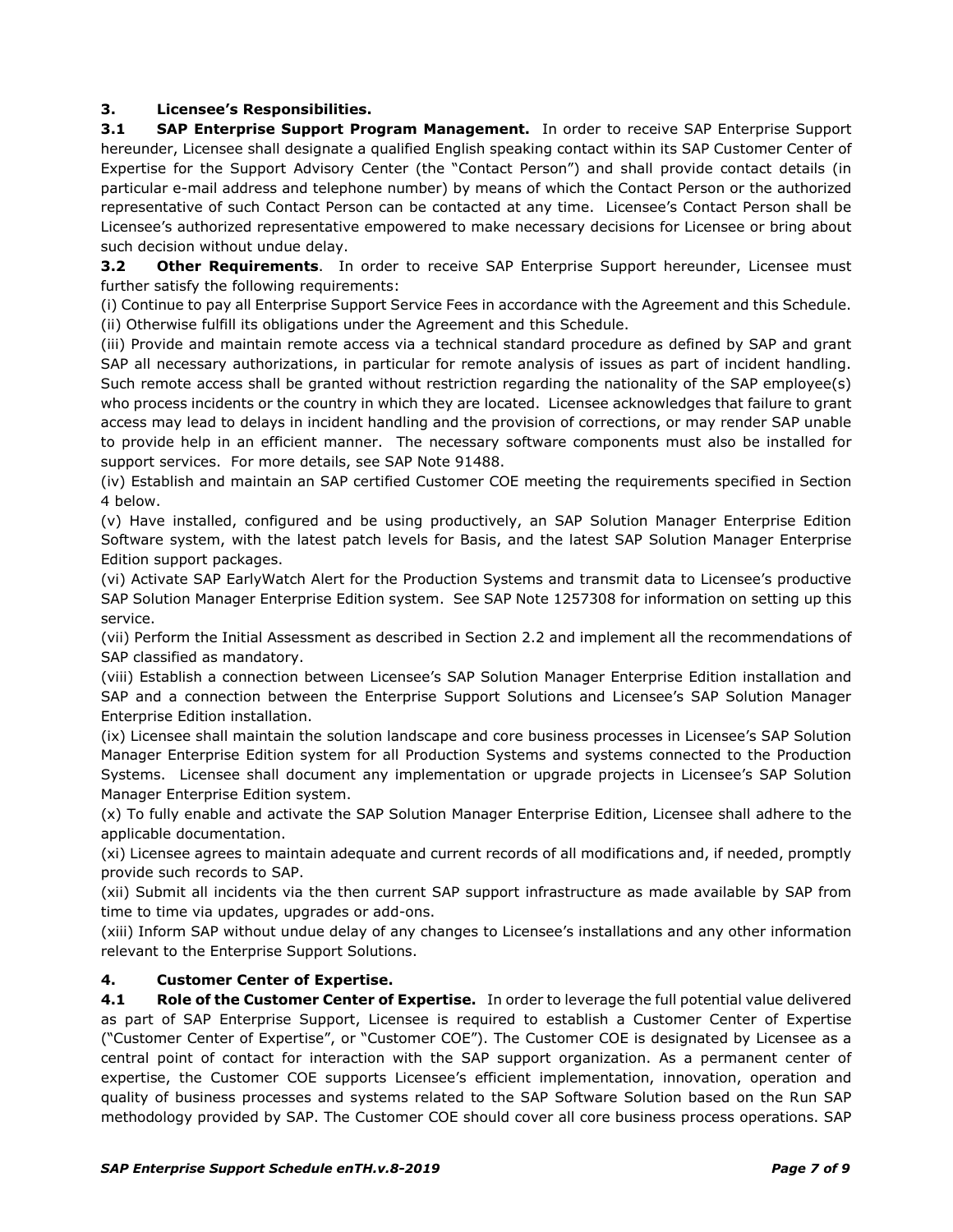recommends starting the implementation of the Customer COE as a project that runs in parallel with the functional and technical implementation projects.

**4.2 Basic Functions of the Customer COE.** The Customer COE must fulfill the following basic functions:

- Support Desk: Set-up and operation of a support desk with a sufficient number of support consultants for infrastructure/application platforms and the related applications during regular local working hours (at least 8 hours a day, 5 days (Monday through Friday) a week). Licensee support process and skills will be jointly reviewed in the framework of the service planning process and the certification audit.
- Contract administration: Contract and license processing in conjunction with SAP (license audit, maintenance billing, release order processing, user master and installation data management).
- Coordination of innovation requests: Collection and coordination of development requests from the Licensee and/or any of its affiliates, provided such affiliates are entitled to use the Enterprise Support Solutions under the Agreement. In this role the Customer COE shall also be empowered to function as an interface to SAP to take all action and decisions needed to avoid unnecessary modification of Enterprise Support Solutions and to ensure that planned modifications are in alignment with the SAP software and release strategy.
- Information management: Distribution of information (e.g. internal demonstrations, information events and marketing) about Enterprise Support Solutions and the Customer COE within the Licensee's organization.
- CQC and other remote services planning: Licensee regularly engages in a service planning process with SAP. The service planning starts during the initial implementation and will then be continued regularly.

**4.3 Customer COE Certification.** Licensee must establish a certified Customer COE upon the later to occur of the following: (i) within twelve months after the Effective Date; or (ii) within six months after Licensee has started using at least one of the Enterprise Support Solutions in live mode for normal business operations. To obtain the then-current primary Customer COE certification or re-certification by SAP, the Customer COE undergoes an audit procedure. Detailed information on the initial certification and recertification process and conditions, as well as information on the available certification levels, is available on SAP's Customer Support Website [\(http://support.sap.com/ccoe\)](http://support.sap.com/ccoe).

**5. Enterprise Support Fees.** SAP Enterprise Support Fees shall be paid annually in advance and shall be specified in appendices or order forms under the Agreement.

# **6. Termination**

**6.1** SAP Enterprise Support may be terminated by either party with three months' written notice (i) prior to the end of the Initial Term and (ii) thereafter, prior to the start of the following renewal period. Any termination provided in accordance with above will be effective at the end of the then-current SAP Enterprise Support period during which the termination notice is received by the respective party. Notwithstanding the forgoing, SAP may terminate SAP Enterprise Support after one month's written notice of Licensee's failure to pay Enterprise Support Fees.

**6.2** Notwithstanding Licensee's rights under Section 6.1, and provided Licensee is not in default of any obligations under the Agreement, Licensee may select SAP Standard Support with three months' written notice to SAP either (i) with respect to all orders for support that are solely on a calendar year renewal basis, prior to the start of the renewal period that follows the Initial Term that commenced as of Licensee's first order for SAP Enterprise Support; or (ii) with respect to all orders for support that are not solely on a calendar year renewal basis, prior to the start of the first renewal period in any calendar year that follows the Initial Term that commenced as of Licensee's first order for SAP Enterprise Support. Such selection shall be stated by Licensee in the notice letter, and shall terminate SAP Enterprise Support effective with the commencement of SAP Standard Support. Any such selection shall apply to all Enterprise Support Solutions and shall be on SAP's then-current terms and conditions for SAP Standard Support, including without limitation pricing. SAP and Licensee shall execute an amendment or other document to the Agreement memorializing Licensee's selection and SAP's then-current terms and conditions.

**6.3** For the avoidance of any doubt, termination of SAP Enterprise Support or selection to enroll in another type of SAP Support Services by Licensee pursuant to Support Services selection provisions under